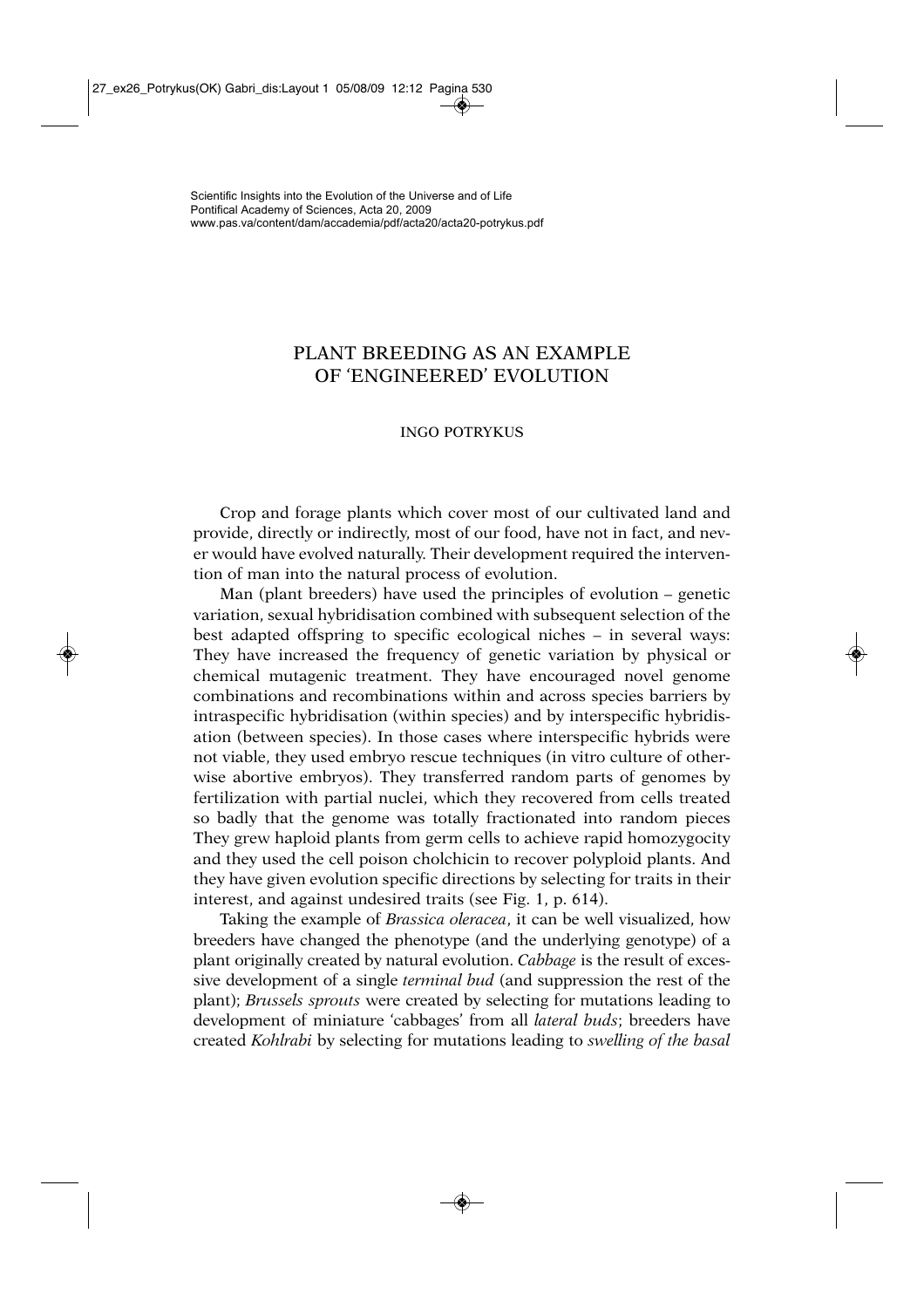*stem*, *Kale* was created by favouring *over-dimensional leaves*, *Broccoli* by collecting mutations leading to *excessive overproduction of flower buds and stems*, and *Cauliflower* by an extreme *overproduction of complex systems of flower buds.* All these cabbage varieties are still the same species (*Brassica oleracea*), but they are totally unsuited for survival in any natural environment, not even for independent propagation, and would, therefore, never have evolved without intervention of man. The difference in their morphology indicates the difference in their genome and there is not the slightest doubt that these genomes have been intensively genetically modified – long before the advent of 'genetic engineering'.

Breeders also combined different desired traits (genes) within the species or across species barriers to develop ever improved varieties to exploit the potential nature has provided. Virtually all plants used to date in agriculture and horticulture are intensely genetically modified in the interest of man. None of these biologically disadvantaged plant varieties would ever have evolved and they would disappear within few generations without the continuous care provided by farmers in the artificial habitats of agriculture (see Figs. 2 and 3, pp. 615-6).

All of our crop plants (including those used by organic farmers) were developed (on the basis of such intense and uncontrolled genetic modification!) and were consumed without any special precaution. And there was no harm to the consumer. Instead mankind was protected from starvation, was enjoying an ever improved supply of foods, and an ever prolonged life.

This adaptation of plants to the needs of mankind is a never ending process, with exponential demands to date, because the exponential population growth requires that agriculture is providing an increasing amount of food. To help save harvests plant breeders are continuously challenged by the natural evolution of pests and diseases, which overcome existing resistance. They have to develop novel varieties which are more resistant to biological stresses exerted by novel pathogens. The same is true for physical stresses decreasing possible harvests. And plant breeders have to work on increasing the potential of crop plants to exploit the natural resources (to increase future harvests). It is mandatory to perform plant breeding with ever increasing efficiency. There is no other option for an ever growing world population of already 7 billion to return to pre-industrial agriculture, where only a privileged minority would have a chance for a decent life.

Thus far, up into the 80s of the 20th century, the approach to manmade evolution was based on *trial and error* and *learning from experience* and knowledge was limited to *phenotypes*. It should be considered very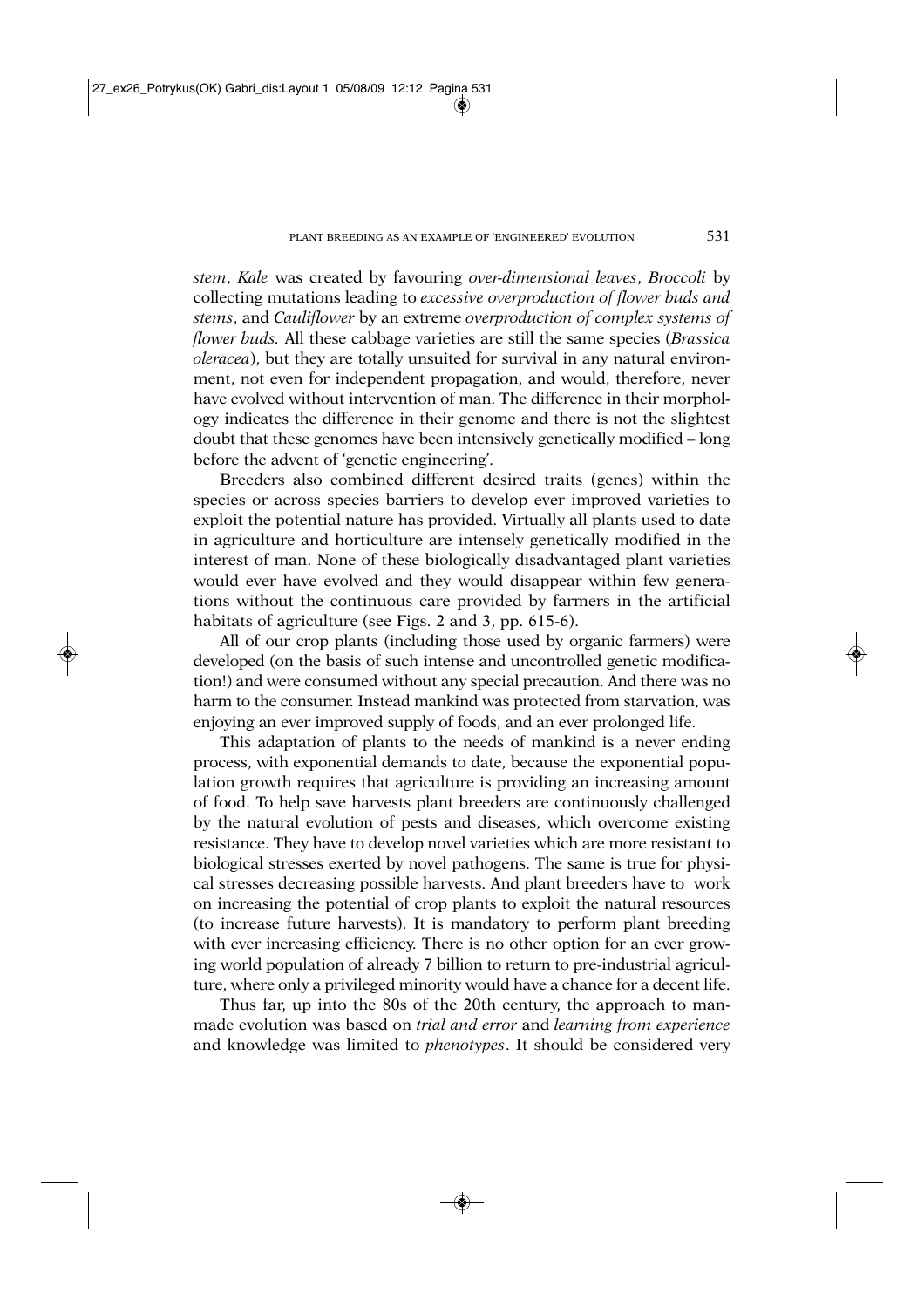fortunate that, just when demand for more food was becoming an overwhelming problem, progress in science was providing, with the advent of molecular biology and plant cell culture, a refinement and extension of the tools for breeding, enabling to adapt plants to the needs of man with increasing efficiency.

These novel tools are now based on *knowledge and understanding*. Complex phenotypic traits can be analysed on the level of genes, their regulatory signals, and their interactions with other genes in biochemical pathways and cellular networks.

To illustrate the difference between traditional and state-of-the-art breeding let us consider one concrete example: Let us assume we want to develop a vitamin A rice to combat vitamin A-deficiency. The traditional breeding approach would explore whether evolution has created anywhere in the world a wild or cultivated rice variety which has a yellow endosperm (which would indicate the presence of provitamin A). The probability is not very high, because this trait does not offer any selective advantage in any ecosystem. The result was, therefore, not surprising. A careful analysis of the entire worldwide gene pool of rice and its relatives disclosed that nature had not developed a plant which could be used as starting material for a traditional breeding program. Breeders had no possibility to work on the development of vitamin A-rice with traditional methods. And therefore breeders asked for help from the upcoming genetic engineering technology. This state-of-the art approach works as follows: The first step is to find out how pro-vitamin A is synthesized in plants (to understand the biochemistry of the biosynthetic pathway including the metabolic bottlenecks and their regulation). This is followed by the elucidation of the genes involved (including the number of genes, and their tissue-specific expression). Thereafter it is necessary to isolate the genes and regulatory signals. This can be done from rice or from a model plant or a micro-organism if this has such a biochemical pathway. The next step tries to introduce the missing genes together with appropriate regulatory signals (in our case signals which activate the genes in the endosperm cells of the seed storage tissue only) into somatic single cells. As this is a random process which requires millions of cells, it is mandatory to add a gene which enables to built up a tight selective pressure, which allows only those few cells to survive, which have taken up and integrated the genes of interest. From those single cells complete plants are regenerated, which finally produce seeds which transmit the novel genes (and traits) to all offspring (see Figs. 4 and 5, p. 617).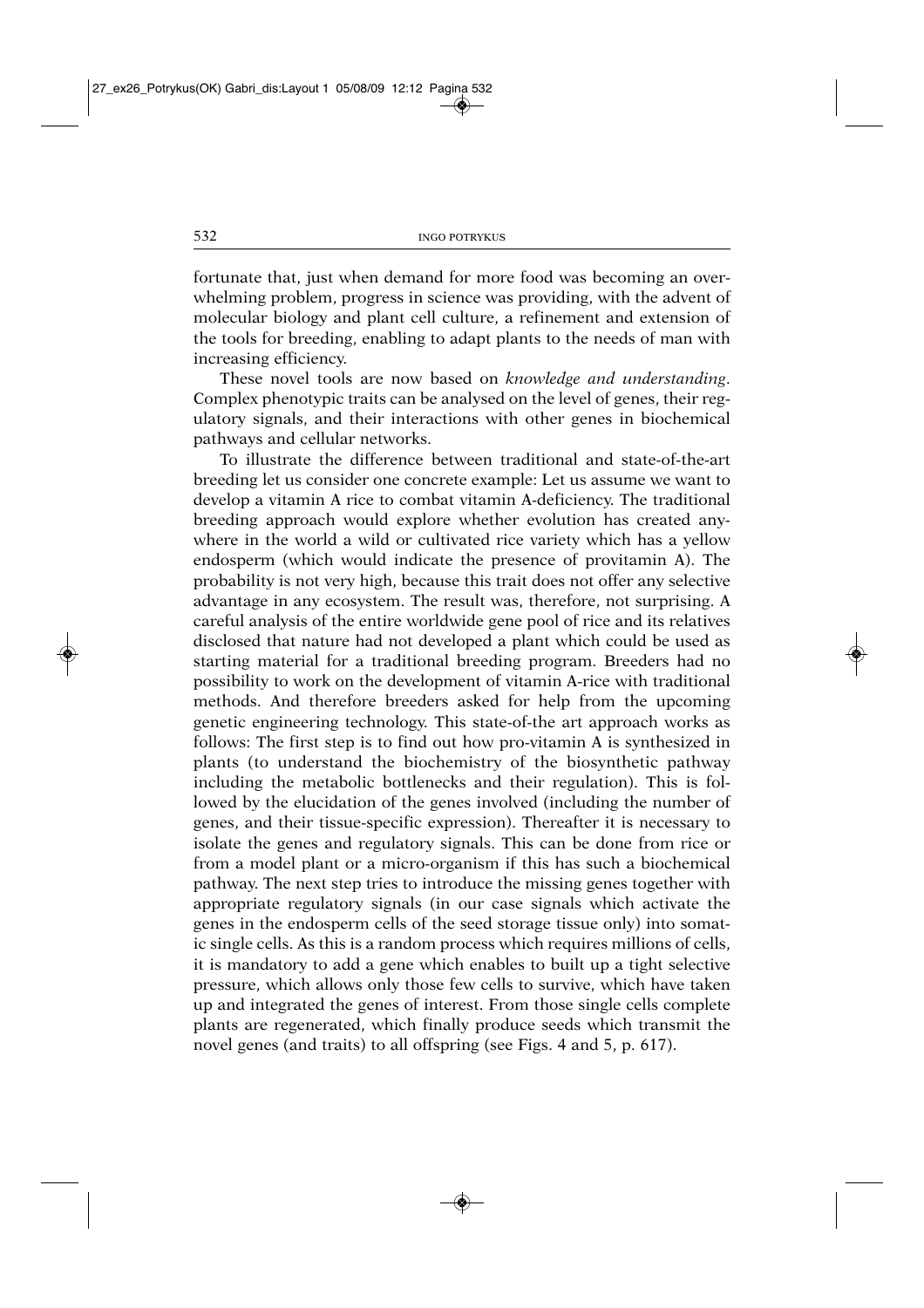Taking this state-of-the-art approach vitamin A-rice became a reality in 1999. Following the same approach, in principle, any complex phenotypic traits can be analysed at the level of genes, their regulatory signals, and their interactions with other genes in biochemical pathways and cellular networks. Genes for desired traits and appropriate regulatory sequences can be isolated, newly combined, and their function predicted and tested experimentally. They then can be introduced selectively into otherwise unaltered genomes, thus providing *'direction'* for evolution even before selection (see Fig. 6, page 618).

This approach of elucidating the molecular basis for a given trait and of designing the biochemical pathways prior to re-introduction into a target plant, can be applied – in principle – to all those traits of outstanding importance for future food security such as drought tolerance, flooding tolerance, salt resistance, heavy metal resistance, disease resistance, pest resistance, improved nutritional value, reduced toxins, allergens, antinutrients, reduced post-harvest loss, improved response to climate stresses, etc. Not only is it possible to introduce desired traits, but it is also to inactivate undesired traits such as anti-nutrients or allergens and traits which are not available in a given species can be introduced from other species. These and other technological possibilities enable breeders to exert 'direction' and to 'predict' novel phenotypes by not only selecting gene combinations from increased variation, but by planning variation and gene combinations 'a priori' and making more efficient use of the potential nature is providing to us.

These improved technological possibilities are urgently needed to secure food for an increasing world population, which will not level off before it reaches 10-12 billion and for which at least twice as much food has to be produced in countries where already now one billion people are starving. And this food has to come from agricultural production systems which are already under tremendous stress because of shortages in land, water, manpower, energy, and capital and which are expected to produce all this additional food with less negative impact onto the environment.

Past progress in agricultural productivity is, of course, not only the success of plant breeding, but of all science and technology invested into agriculture, including mechanisation, synthetic fertilizer, pesticides, insecticides, integrated production, irrigation, expansion of agricultural land, biotechnology, and many more inputs. The challenges ahead will require far more intensive financial investment in further research in all these areas. It would be naive to assume that any one of these contributions alone can solve the burning problems of future food security.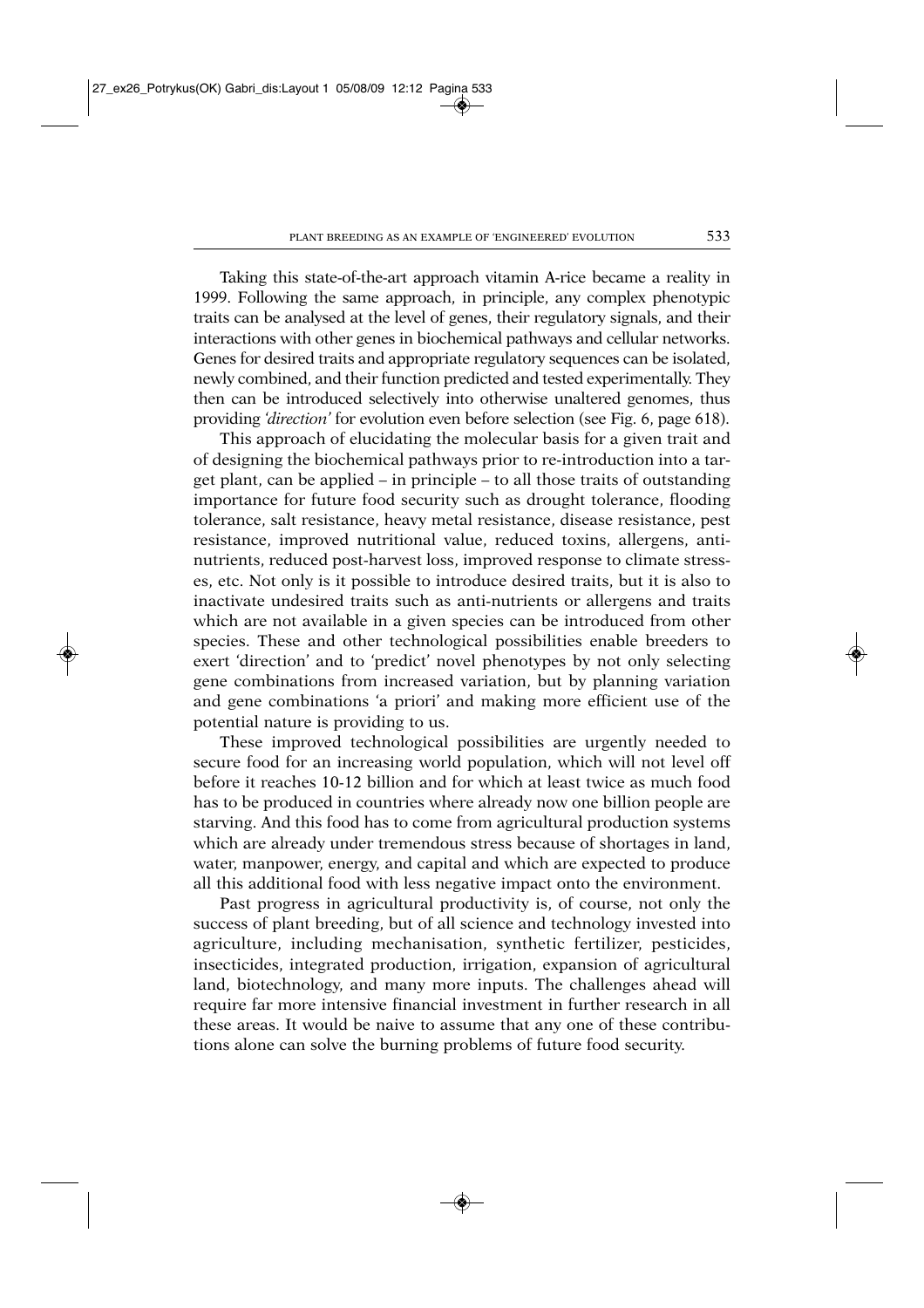To save the last remaining refuges of natural environments is only possible if we can produce more food on the agricultural land already in use. There is no alternative to intensive and sustainable production systems. And this requires careful exploitation of science and technology and the tools both are developing.

Paradoxically, as long as 'man-made evolution' was based on 'trial and error', without any other knowledge base than 'experience and phenotype' it was considered 'natural' and was accepted by our society. Now where the same is based on 'science, knowledge, predictability, and controlled experimentation', the same process is discredited as being un-natural, highly dangerous, unethical, and unacceptable.

This (typically European) attitude lacks any justification from science, experience, logic, and common sense, but it is a widespread psychological fact, and difficult to change with argumentation based on science and logic. The consequence of this attitude are regulations for the use of the technology, which prevent that the technology is used by public sector institutions, for altruistic solutions in the interest of the poor in developing countries.

Many of the lives lost to starvation and micronutrient deficiency could be saved, if European societies would change their hostile attitude towards this knowledge-based progress in plant breeding technology, which is nothing else but a more sophisticated continuation of the use of genetic modification to the benefit of mankind.

This European attitude is extremely unfortunate for those underprivileged poor in developing countries, for which food insecurity and malnutrition is a question of life and health. As the Nuffield Council on Bioethics phrases it: Europe is ignoring a moral imperative to support use of genetic engineering technology to the benefit of the poor.

Well-fed European societies have forgotten that our agricultural productivity depends upon centuries of exploitation of science and technology and cultivate instead a romantic imagination of farm life which was not even true in 1565, when Peter Breughel painted his popular picture, which represents a dream, not reality. Neither were the farmers well-fed nor the fields so productive and without weeds (see Fig. 7, p. 619).

Millet's picture from 1862 – in contrast to Breughel's – is 'honest' and reminds us that pre-industrial agriculture was, also in Europe, and not so long ago, not at all romantic, but a back-breaking fight for survival – the same way as it is today for hundreds of millions of farmers in developing countries. It is immoral to deny those farmers the help from technologysupported agriculture (see Fig. 8, p. 620).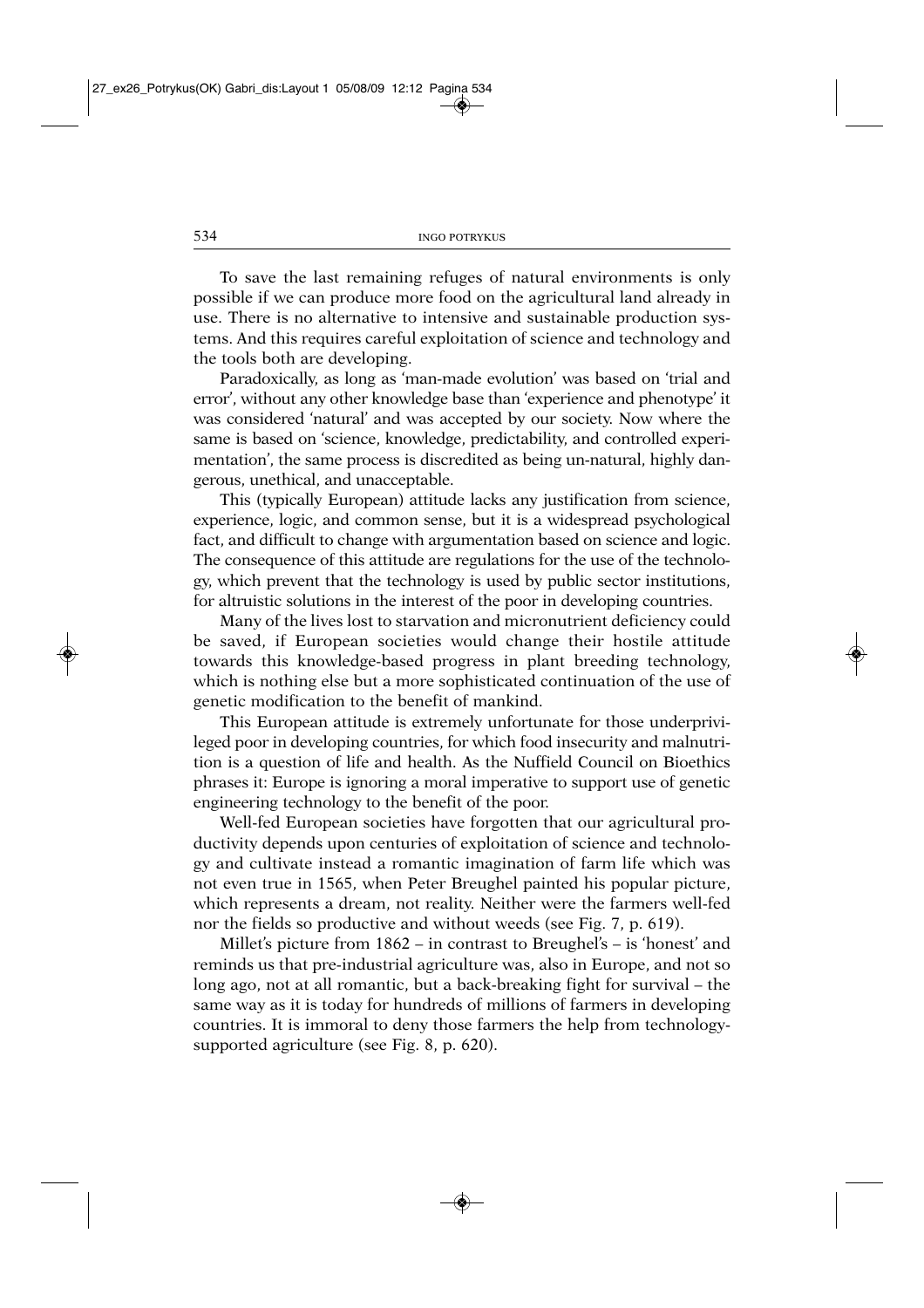Use of genetic engineering technology for the adoption of crop plants to the needs of mankind is neither 'unnatural', nor 'unethical', nor 'hazardous', as considered by many European citizens. It is state-of-the-art use of the natural potential. It is at least as safe as previous tools in plant breeding. There is consensus in the scientific community that this technology does not carry any novel inherent risk.

## FURTHER READING

- Engineering provitamin A (beta-carotene) biosynthetic pathway into (carotenoid-free) rice endosperm. By Xudong Ye *et al*. Published in 2000 in *Science* 287:303-305.
- Poorer nations turn to publicly developed GM crops. By J.I. Cohen. Published in 2005 in *Nature Biotechnology*, vol. 23, No. 1:27-33.
- Nutritionally improved agricultural crops. By M. Newell-McGloughlin. Published in 2008 in *Plant Physiology*, vol. 147:939-952.
- Genetic engineering for the poor: Golden Rice and public health in India. By Alexander J. Stein, H.P.S. Sachdev and Matin Qaim. Published in 2008 in *World Development*, vol. 6, issue 1, 144-158.
- *Starved for science: How biotechnology is being kept out of Africa*. By Robert Paarlberg. Published in 2008 by Harvard University Press.
- Paracelsus to parascience. By Bruce N. Ames and Lois Swirsky Gold. Published in 2000 in *Mutation Research* 447:3-13.
- *Economic and environmental impacts of agbiotech: a global perspective*. By N. Kalaitzandonakes (ed). Published in 2003 by Kluwer-Plenum Academic Publishers.
- A model protocol to assess the risks of agricultural introductions; A riskbased approach to rationalizing field trial regulations. By John Barton, John Crandon, Donald Kennedy and Henry Miller. Published in 1997 in *Nature Biotechnology* 15:845-848.
- *The Frankenfood myth: How protest and politics threaten the biotech revolution*. By Henry Miller and Gregory Conko. Published in 2004 by Praeger Publishers.
- *Mendel in the kitchen garden: a scientist's view of genetically modified foods*. By Nina V. Fedoroff and Nancy M. Brown. Published in 2004 by National Academies Press.
- EU Directive 90/219 on the contained use of genetically modified microorganisms.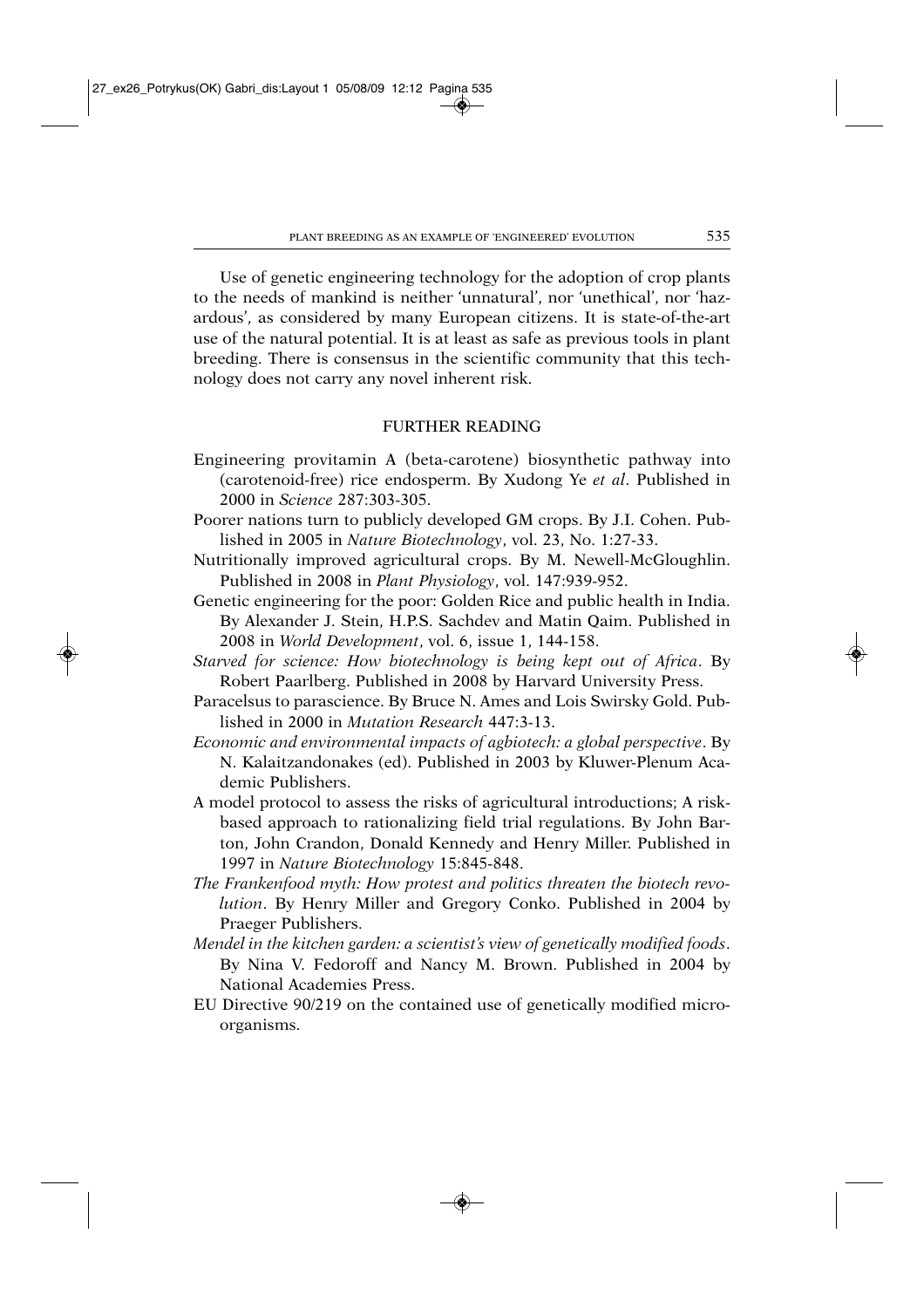- EU Directive 90/220 on the deliberate release into the environment of genetically modified organisms.
- EU Directive 2001/18 on the deliberate release into the environment of genetically modified organisms, and repealing directive 90/220.
- 1986 OECD published the 'Blue Book', Recombinant DNA Safety Considerations, recognizing that there is no scientific basis for legislation specific to the use of recombinant DNA organisms.
- *Agricultural biotechnology and small-scale farmers in eastern and southern Africa*. By Ivar Virgin *et al*. Published in 2007 by Stockholm Environment Institute.

*Let them eat precaution*. By John Entine (ed.), AEI Press, Washington, 2005.

The use of genetically modified crops. Nuffield Council on Bioethics, London 2004.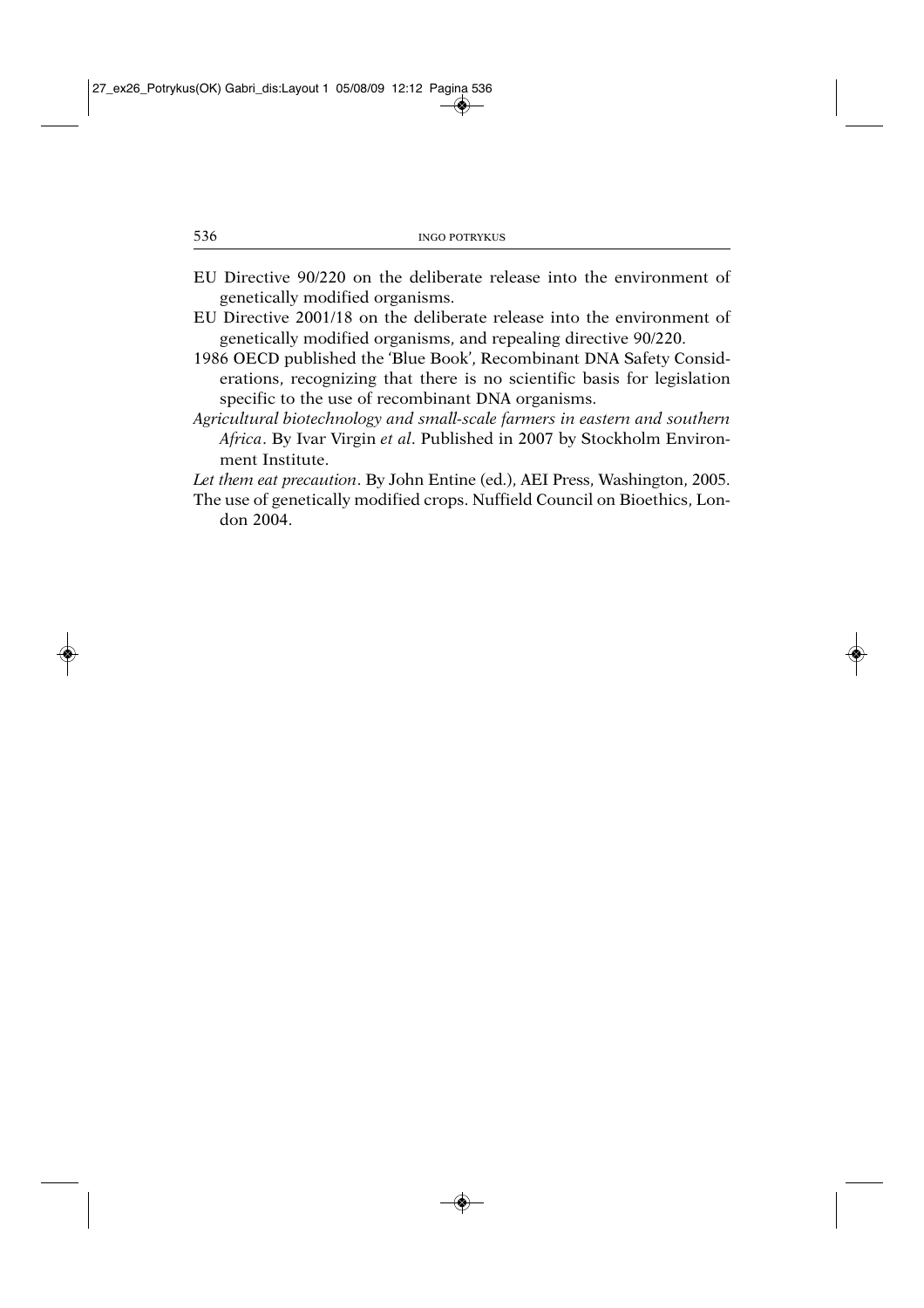

Fig. 1 A variety of different cabbage crops have been bred from wild cabbage, by selecting amongst the genetic variation for different desired traits.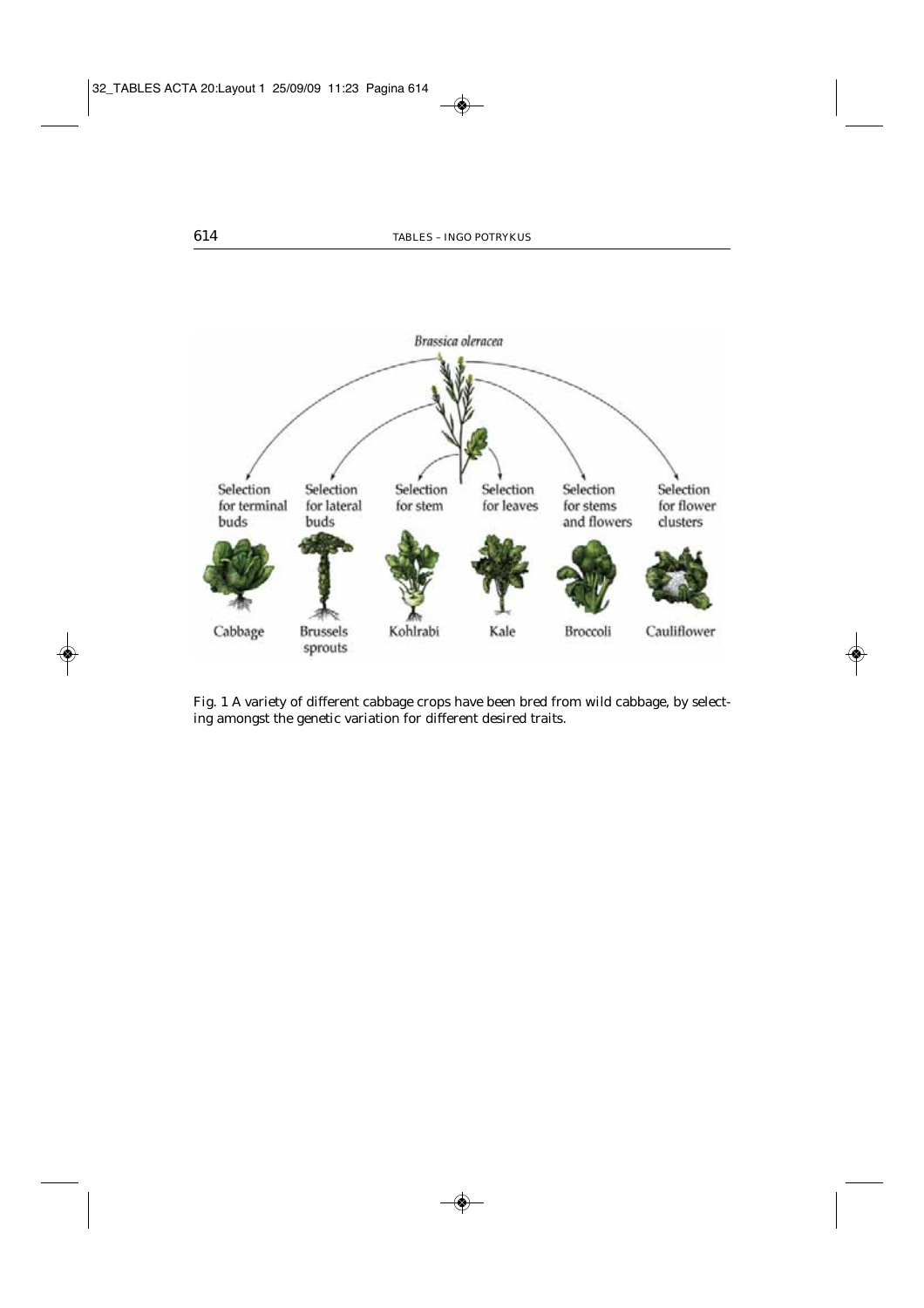

Fig. 2. The 'breeding tree' (the history of the breeding process) of the most popular and widespread rice variety IR64, indicates over how many breeding steps the development of a modern variety evolves. The yellow arrowheads indicate 'landraces' (mutant forms of rice selected by farmers for specific beneficial traits) and the blue boxes indicate the steps of sexual hybridisation and selection. Each of these parameters and steps inadvertently leads to uncontrolled and unpredictable alterations of the genome. And the breeder has no control on these changes but just selects, among hundreds of thousands of offspring, the single one with the desired trait combination.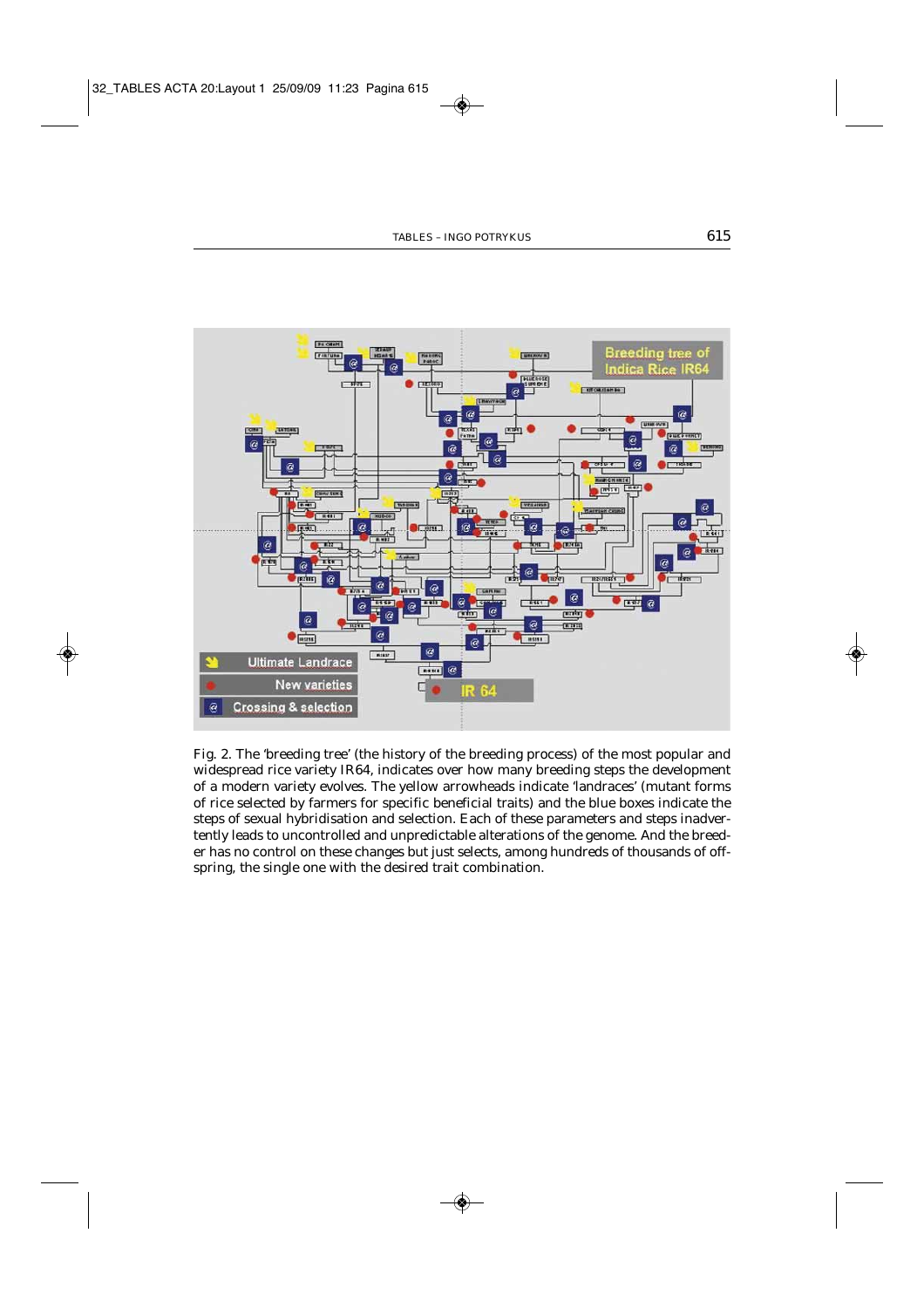

Fig. 3. A graphic representation of the types of uncontrolled changes in the genome that accompany the traditional development of a modern crop variety. *Blue* represents the original genome; *yellow* are spontaneous or induced *mutations*; *red* are *recombinations* (rearrangements of large parts of the genome); *blue* are 'translocations' (excision from and re-integration of at novel positions in the chromosome); *orange* are *inversions* (excision and re-integration with opposite polarity of entire chromosme pieces); *white* are *deletions* (loss of entire fractions of chromosomes with hundreds of genes). All these uncontrolled 'genetic modifications' of the genome were the basis for those crop varieties, which we eat daily.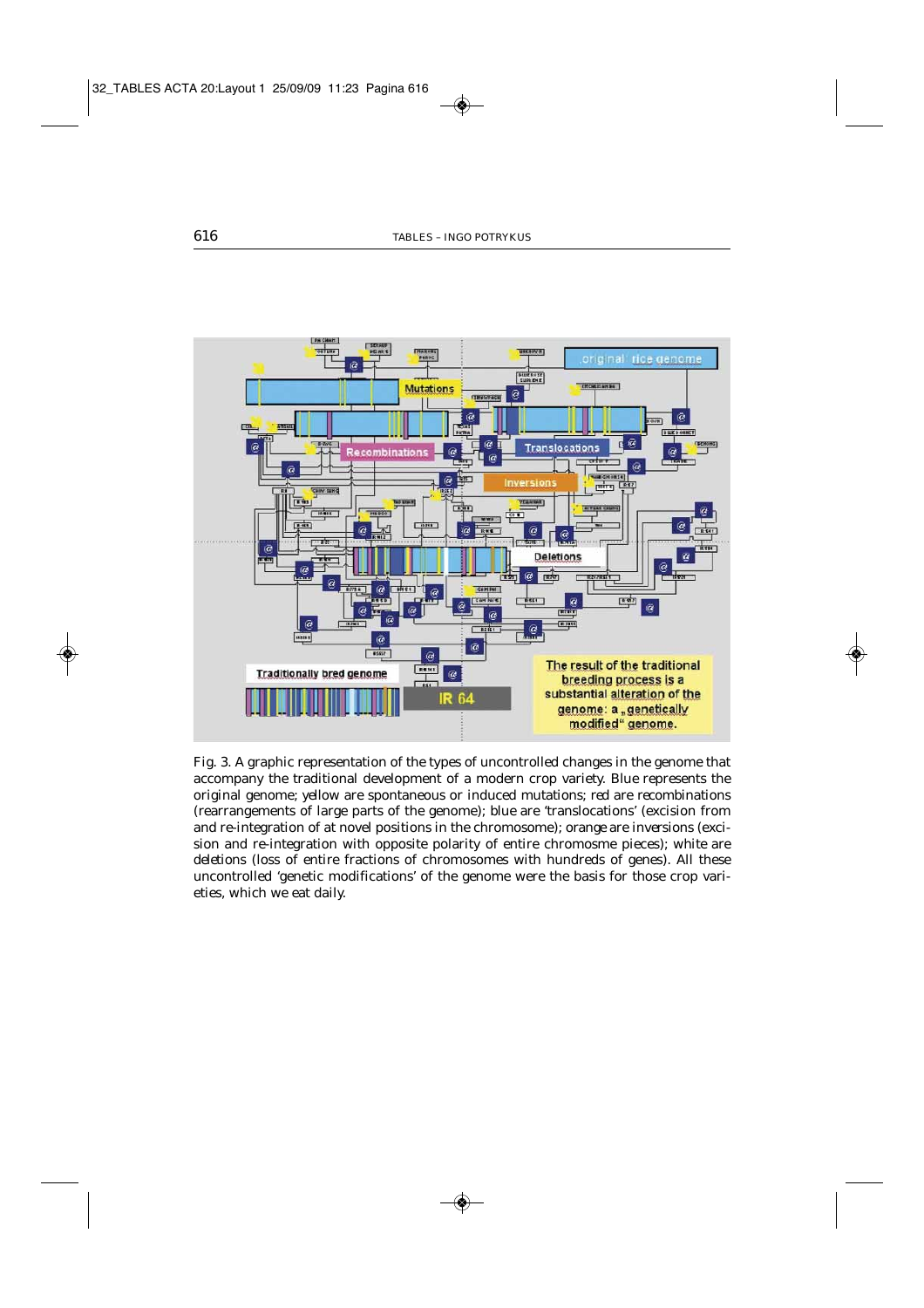

Fig. 4. The provitamin A pathway with rate-limiting steps and genes required to engineer the synthesis of provitamin A in rice endosperm. The plant uses four enzymes to convert the precursor (GGPP) to provitamin A (beta-carotene). These genes are active in all green tissues of the rice plant, but are not active in the seed storage tissue, the endosperm. Three of the missing enzymes (produced by an active gene) can be replaced by one bacterial gene, providing the possibility to achieve the goal with the introduction of two genes only. Proof-of-concept was gained with the four plant genes. To date all novel Golden Rice varieties are produced by the two-gene system.



Fig. 5. 'Golden Rice' is a novel rice variety which is based on genetic engineering. It contains sufficient amounts of provitamin A to prevent vitamin A-malnutrition of rice-dependent poor societies, if consumed instead of ordinary rice. The 'directed' evolution of provitamin A-rice was planned, in response to the need, and executed on the basis of the molecular knowledge about the biosynthetic pathway and state-of-the-art gene transfer technology. Such provitamin A-rice never developed during natural evolution, and there is no 'incentive' for evolution to develop such a plant, because there is no selective advantage in any ecosystem for this trait.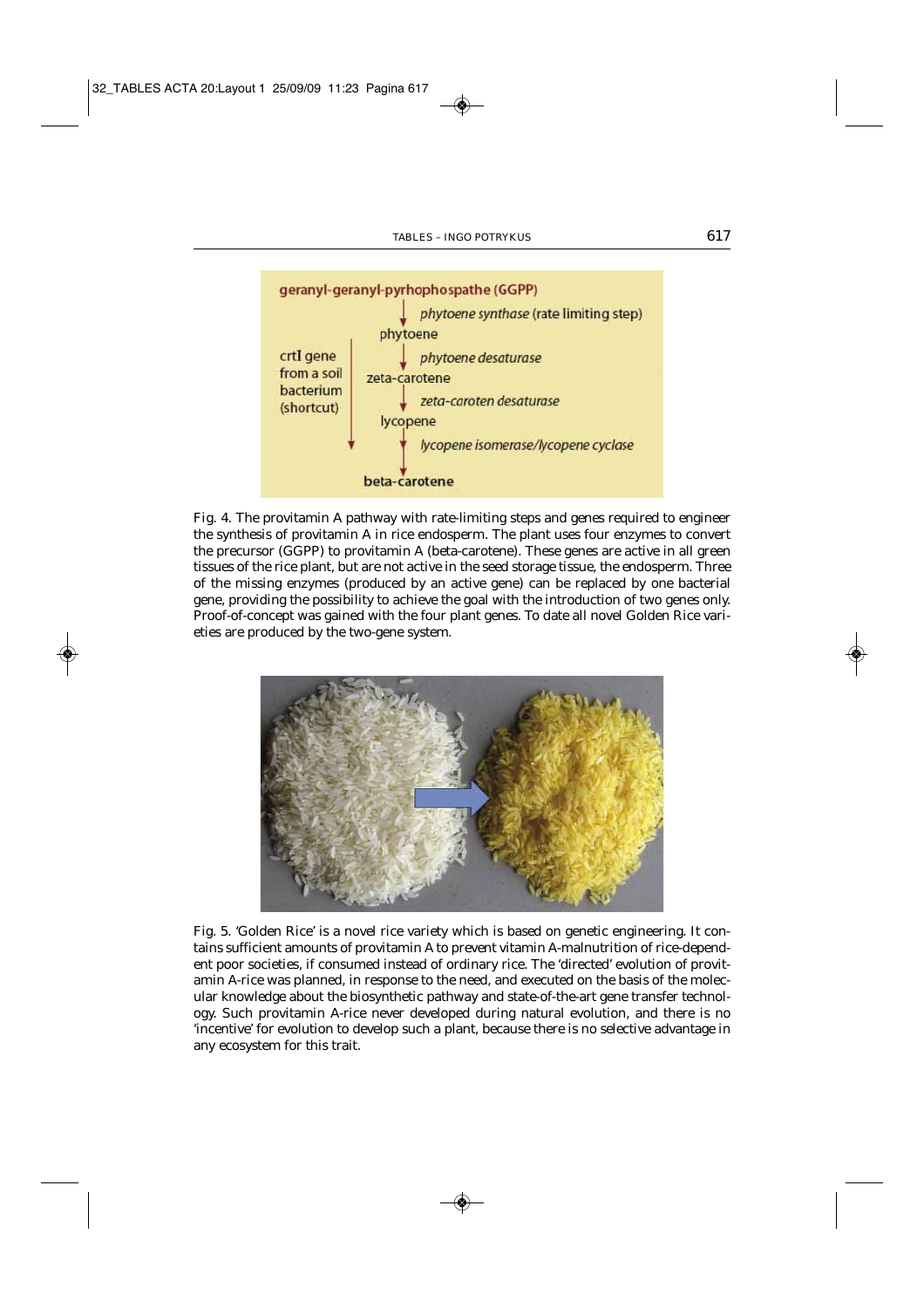

Fig. 6. A relatively minute additional alteration of the genome of the precisely studied genes for the biochemical pathway for provitamin A does not lead to a novel quality of insecurity or unpredictability. But the novel phenotype has the potential to rescue millions of children from blindness and death.